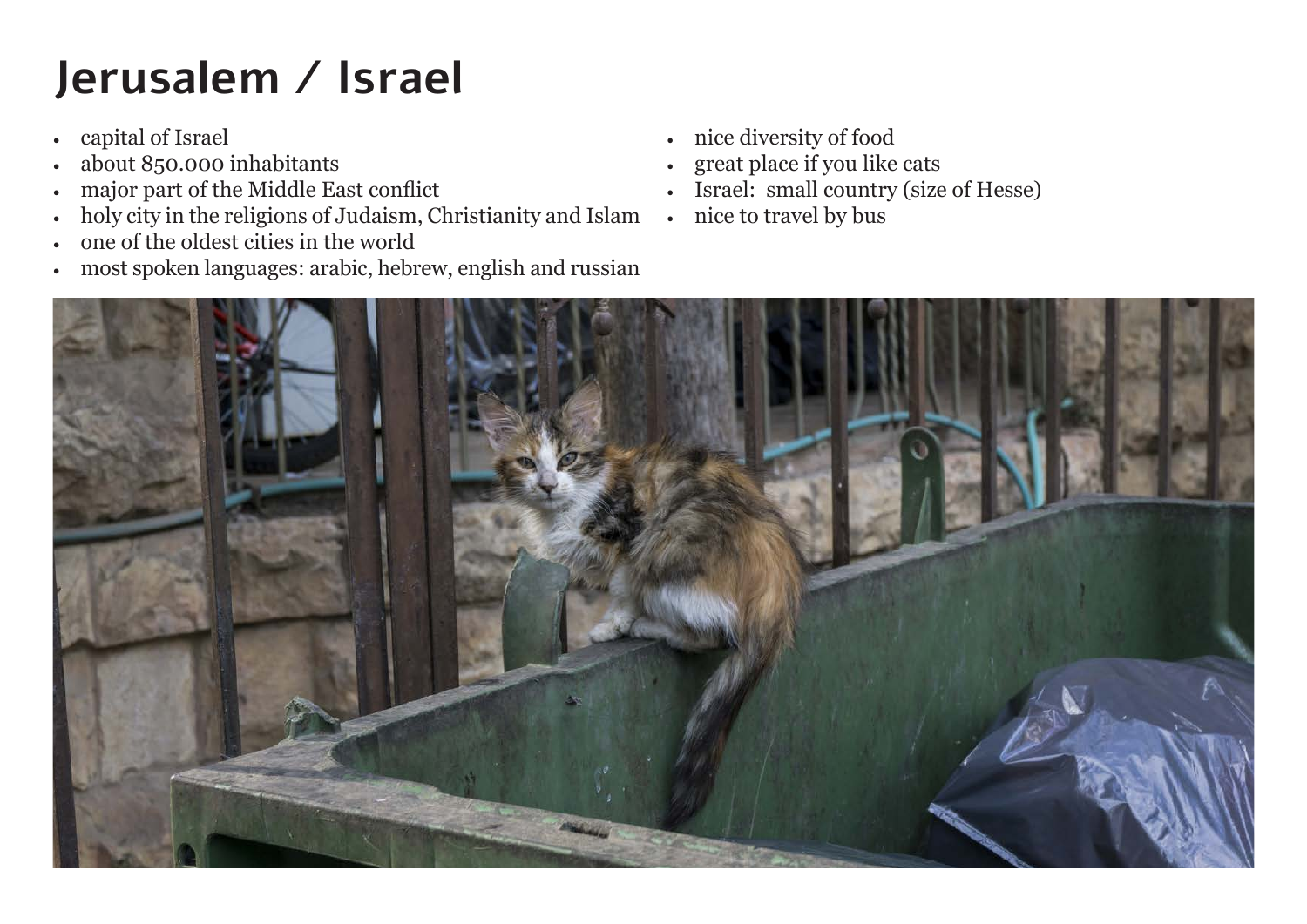## **Bezalel Academy of Arts and Design**

- Israel's national school of art
- established in 1906
- currently about 2100 students
- in 10 different departments: *Fine Arts, Architecture, Ceramic Design, Industrial Design, Jewelry, Photography, Visual Communication, Animation, Film and Art History*
- Bachelor / Master degrees
- located on Mount Scopus in the eastern part of the city
- Master is located in Tel Aviv
- new location in Jerusalem's downtown is coming soon
- • station to borough hardware like: cameras, screens, etc.
- art supply located in school

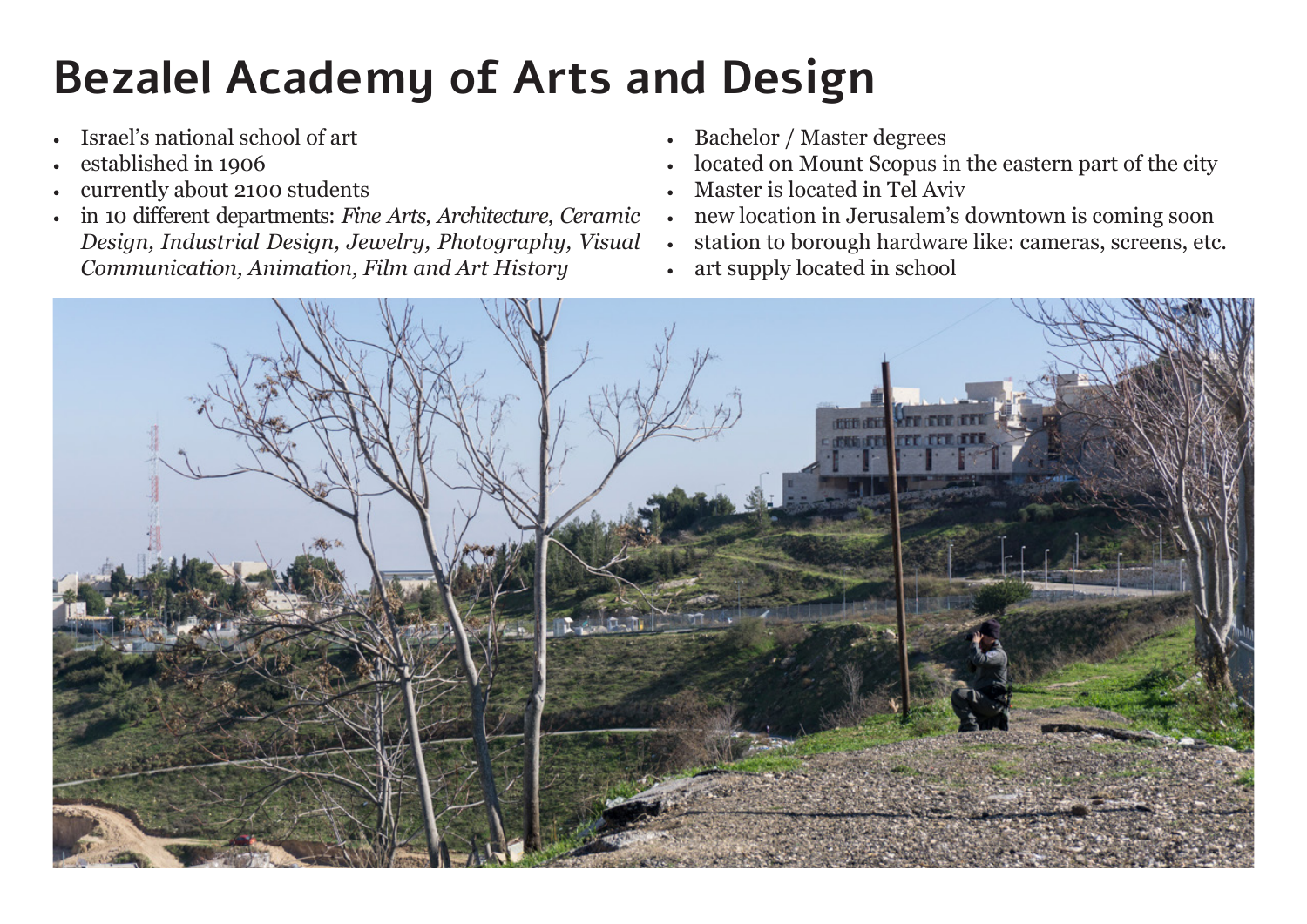## **Department of Fine Arts**

- I can recommend it for artists interested in: installation, computer rooms sculpture and performance
- • courses with different topics
- • "Meeting Points" with different professors
- • working in class rooms
- • offers different workshops like: sculpture and printing

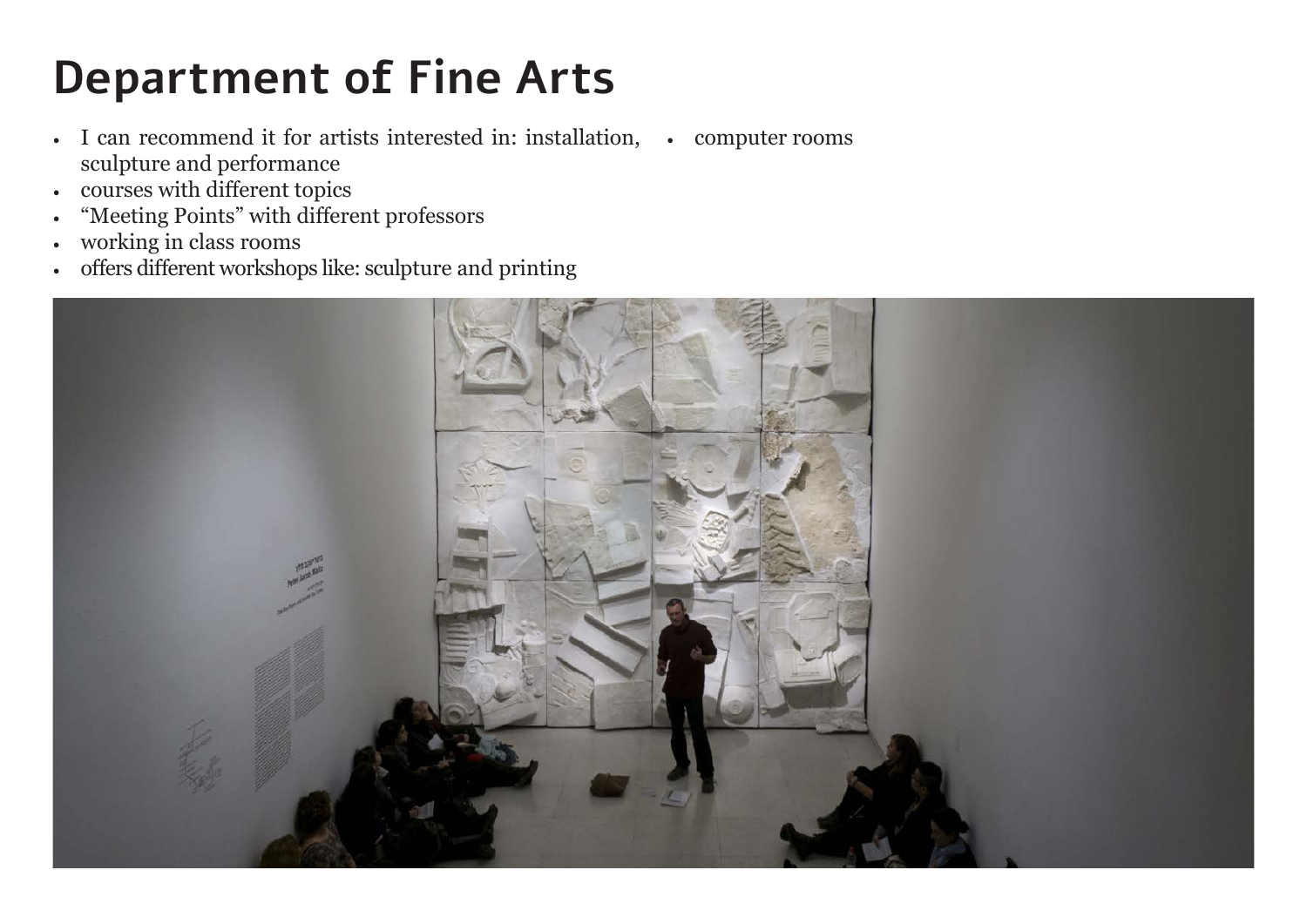## **My personal experiences at Bezalel**

- great relationship to some of my professors and class mates
- enjoyed to have different excercises during the class
- exciting and inspiring environment on top of Mount Scopus in the center of Middle East
- learning Hebrew is way to difficult to me and language course is to expensive
- some classes are in english / classmates were totally helpful
- mind opener for my personal perception / philosophy

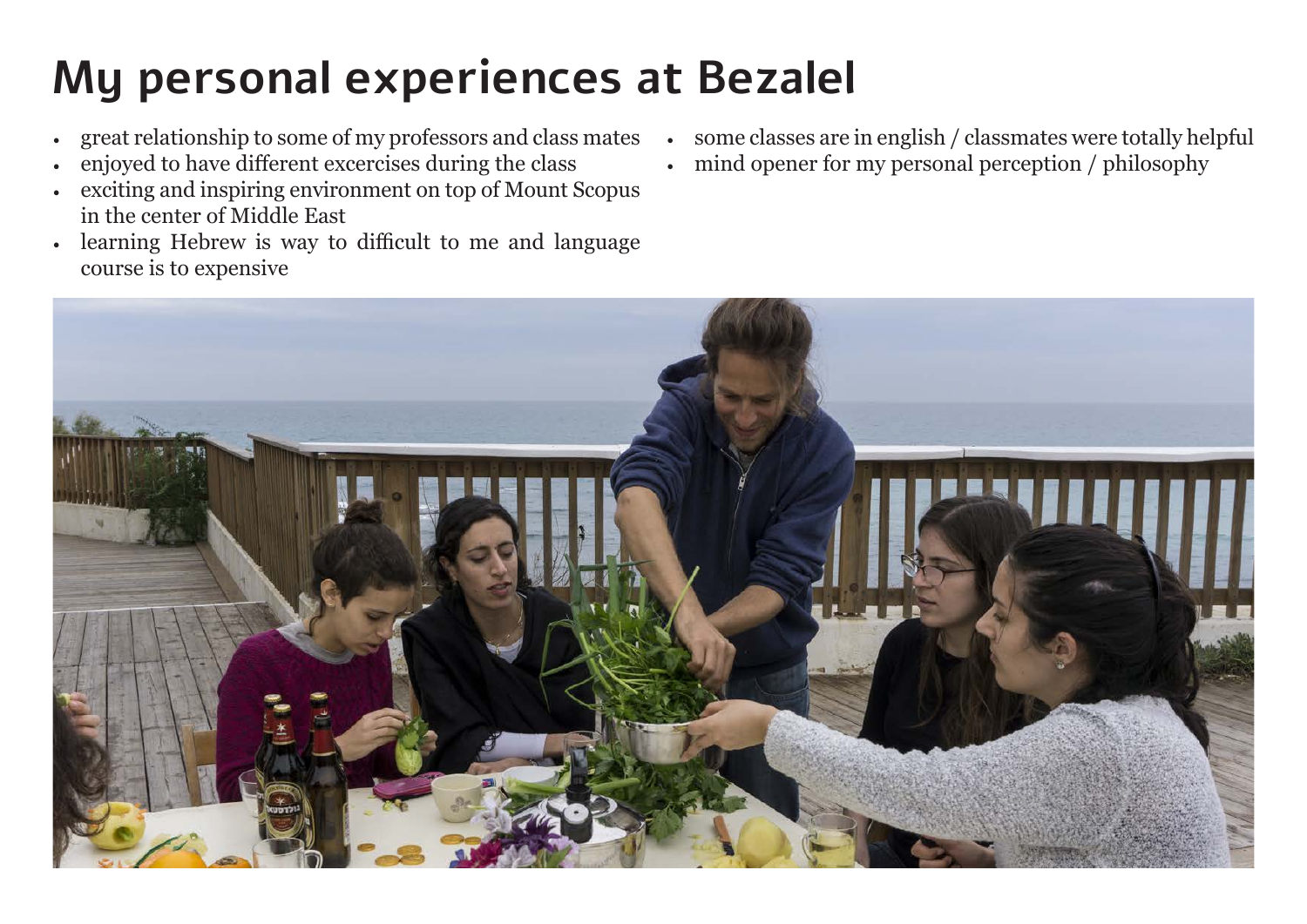## **My personal experience in Jerusalem / Israel**

- finding an apartment was horrible
- my shared flat was in bad conditions / cost me  $600<sup>ε</sup>$  each month / but in the city's center
- • Bezalel offers dorms but it's outside the city, in bad conditions and to expensive / everybody I know who took it was upset
- • Israel is really expensive
- • no working permition
- already connected in advance which was helpful
- football culture showed me the whole country
- beautiful nature